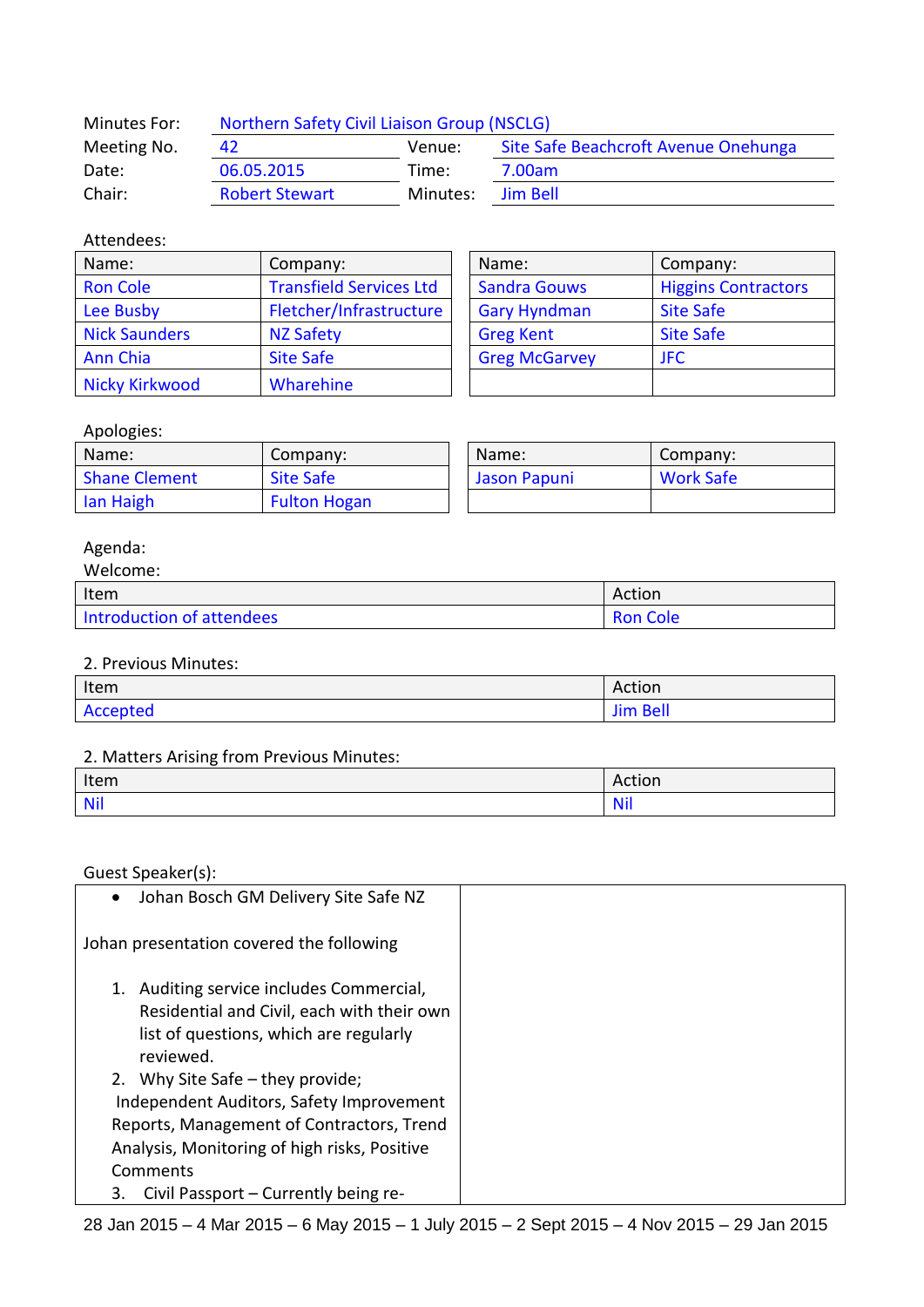| developed contributors include Perry,         |
|-----------------------------------------------|
| Fletchers etc. New course will be rolled      |
| out in the last quarter of this year and      |
| trialled in Auckland and Christchurch.        |
| 4. Contractor Management Course aimed         |
| at Principal Contractors is being             |
| developed.                                    |
| 5. Sitewise - Contractor pre - qualification  |
| and management system, that grades            |
| contractors H&S capability in a database      |
| that can be viewed by main contractor         |
| principal organisations.                      |
| $Q's - Cost$                                  |
| $A's - No cost to assess site$                |
| $Q's - Is$ there a plan to get contractors to |
| buy in                                        |
| A's - Hawkins and Fletchers insist on         |
| Sitewise for all tender applicants            |
| Refer to Site Safe web site for further       |
| information or contact the Auckland           |
| regional office.                              |
|                                               |

| <b>General Business</b>                                                                                                                                                                                                                                                                                                                                                                                                                                                                                                                                                                                                                                                                                                                                                                                                         |  |  |
|---------------------------------------------------------------------------------------------------------------------------------------------------------------------------------------------------------------------------------------------------------------------------------------------------------------------------------------------------------------------------------------------------------------------------------------------------------------------------------------------------------------------------------------------------------------------------------------------------------------------------------------------------------------------------------------------------------------------------------------------------------------------------------------------------------------------------------|--|--|
| General discussion on increasing attendance at liaison meetings,<br>Jim advised<br>Currently ACC are too busy to attend<br>$\bullet$<br>Worksafe have to fit attendance in with other duties, they<br>$\bullet$<br>accepted tentatively for today. Jason will generally attend if<br>specific topic requires his attention.<br>An outlook invite is sent out for all meetings<br>$\bullet$<br>Approximately 30 employers/subbies on invite list<br>$\bullet$<br>Previous initiatives have included the following,<br>Survey of attendees to ascertain their likes and dislikes -<br>poor response - questionnaire available for possible<br>completion at this or next meeting?.<br>Most successful initiative involved SiteSafe advisors<br>contacting everyone on attendance register in the 3 days<br>preceding the meeting! |  |  |
| Accidents - Incidents<br>EWP - Telescopic mechanism problem, 1 worker lost thumb,<br>2 <sup>nd</sup> worker suffered nerve damage.                                                                                                                                                                                                                                                                                                                                                                                                                                                                                                                                                                                                                                                                                              |  |  |